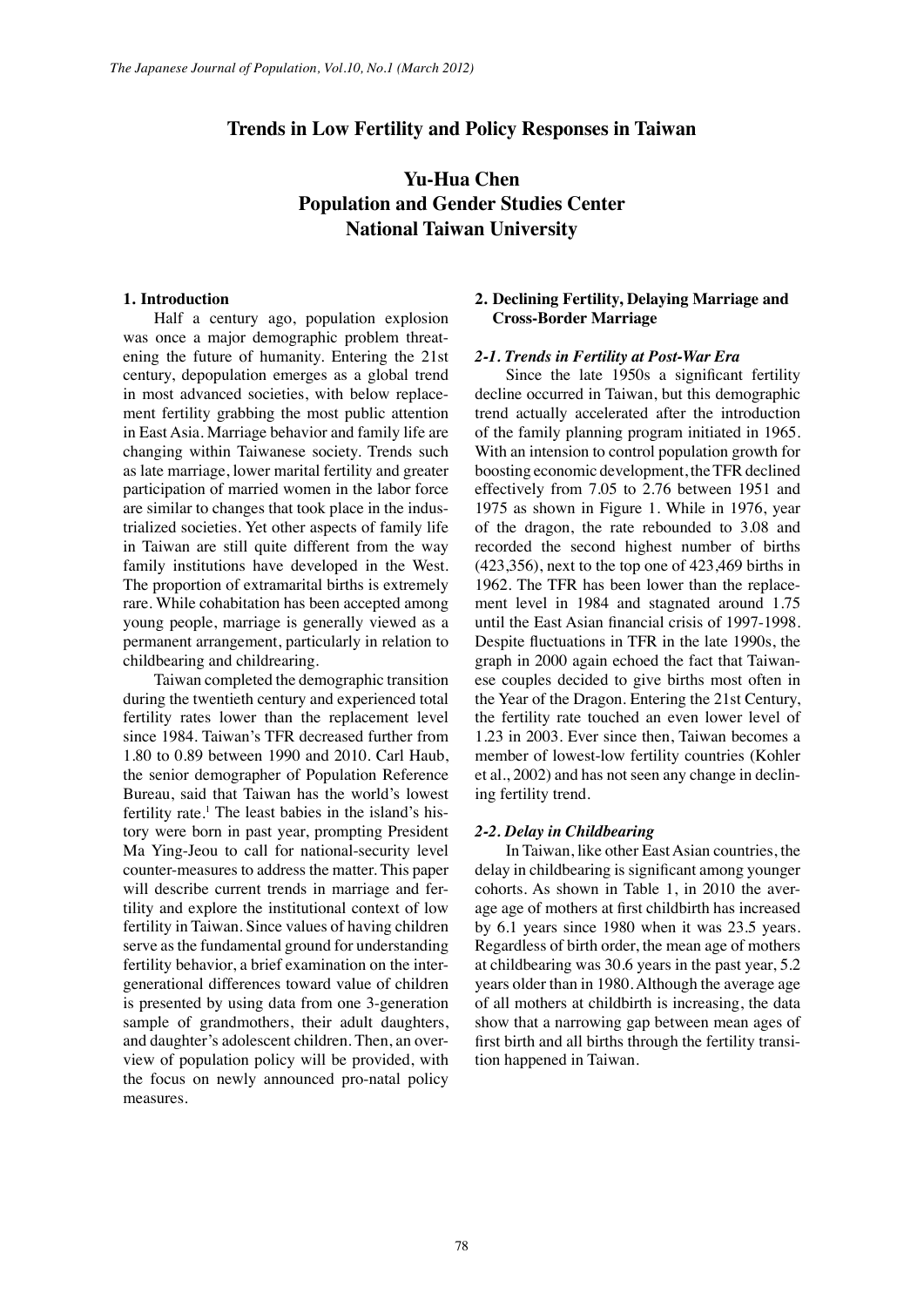

### **Figure 1. Trends in Total Fertility Rates and Births in Taiwan, 1947-2010**

Sources: Table 7. General Fertility, Age-specific Fertility and Total Fertility Rates Per Thousand

Childbearing Age Women, Department of Household Registration, Ministry of the Interior, ROC. (http://www.ris.gov. tw/web\_eng/eng\_sta\_hs.html)

**Table 1. Mean Age of Mother at Childbearing: 1980~2010**

|             | 1980 | 1985 | 1990 | 1995 | 2000 | 2005 | 2010 |
|-------------|------|------|------|------|------|------|------|
| First birth | 23.5 | 24.5 | 25.4 | 26.1 | 26.7 |      | 29.6 |
| All births  | 24.5 | 26.0 | 27.0 | 77   | 28.2 | 28.8 | 30.6 |

Source: Yap, 2008, Table 8.3, Singapore Population Census 2010

#### *2-2. Postponement of Marriage and Singlehood*

The economic and social transformation has led to late marriage which has been evidenced as one direct factor affecting the transition to below replacement fertility in Taiwanese society (Lee, 2009; Luoh, 2007). Both men and women are marrying later than they did in the past. The mean age of first marriage reached 29.2 years for women and 31.8 years for men in 2010. The longer schooling and faster economic growth tend to delay marriage for both men and women. Education and employment tend to expand women's horizons and provide them with previously unavailable opportunities and lifestyles that compete with marriage.

How has nuptiality changed after a period of rapid economic development? The answer is highly associated with the increase in education among younger Taiwanese. In a newly finished research paper, I and my colleague analyzed the trends in timing of entry into first marriage across birth cohorts. We pooled the data of Taiwan Social Change Survey collected in different years and applied event history method for modeling the age pattern of first marriage. The empirical results demonstrate the variations in mean age at first marriage are associated with educational attainment. As shown in Table 2, the comparison between birth cohorts shows that early and universal marriage has shifted toward late and less marriage, a trend being particularly salient among younger Taiwanese. More importantly, the trends in delaying marriage of higher educated women and lowest educated men actually reflect an unchanged preference for potential partners in Taiwan's marriage market (Chen and Chen, forthcoming).

The official statistics also present a growing number of men and women who are never married (see Table 3). A closer scrutiny from the demographic data shows the proportion of women in their early 30s who had never married increased from 7.7% in 1980 to 37.2% in 2010. There was a more significant increase in the proportion of single men of 30-34 years of age from 13.5% to 54.1% during the same period. Last year, for Taiwanese in their late twenties, only 30% of women and 15% of men were married. While this may be a continuation of the shift to late marriage, it may also indicate an emerging trend toward lifelong singleness. Being unconventional choice, the singlehood has caught the public's attention and become headline news in recent years.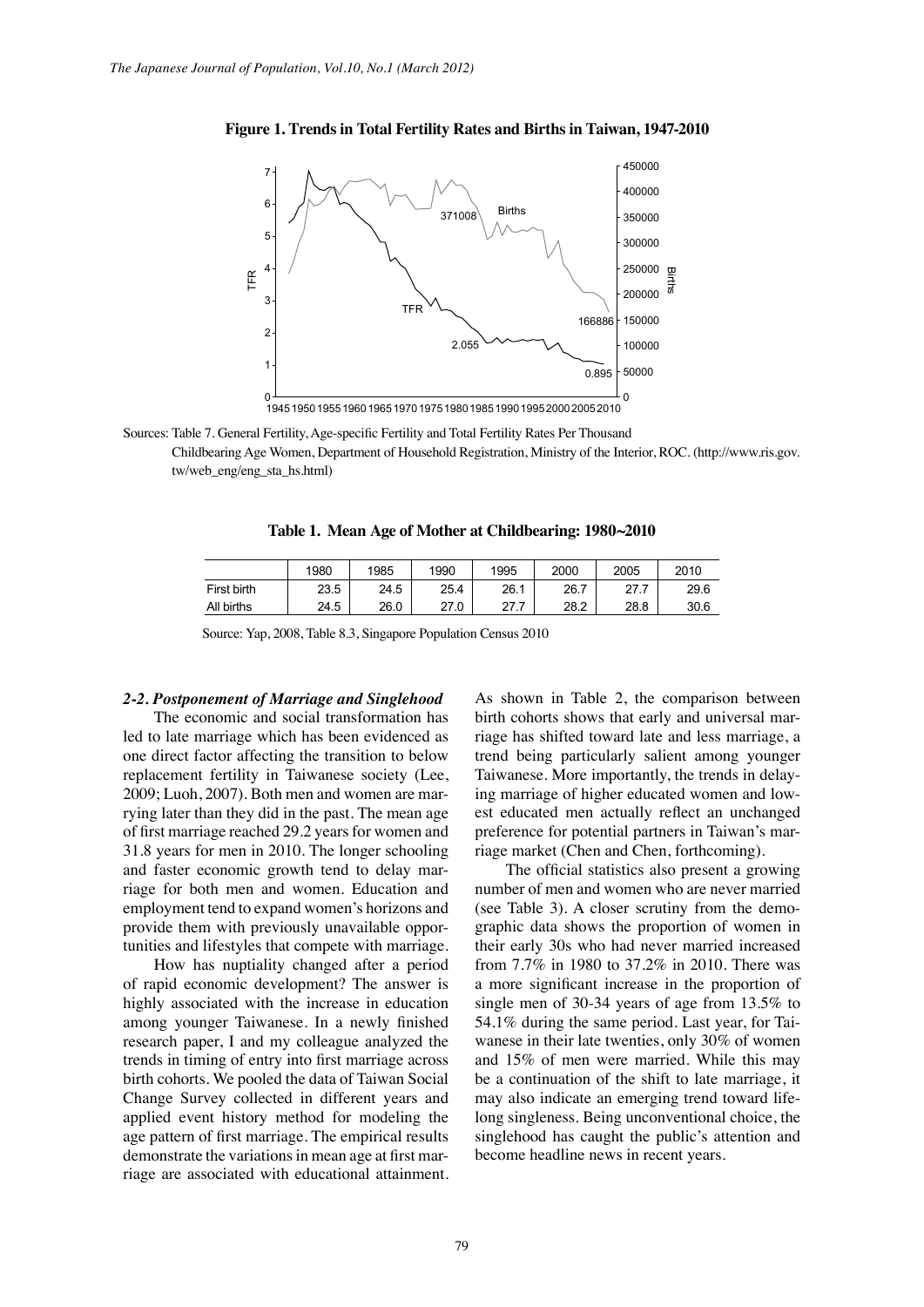|           | All  | Elementary | Junior H. | Senior H. | College | University+ |  |  |  |  |
|-----------|------|------------|-----------|-----------|---------|-------------|--|--|--|--|
| Cohort    | Men  |            |           |           |         |             |  |  |  |  |
| 1908-1940 | 26.9 | 26.0       | 26.9      | 27.6      | 29.4    | 31.7        |  |  |  |  |
| 1941-1945 | 27.0 | 25.9       | 27.3      | 28.2      | 28.9    | 29.4        |  |  |  |  |
| 1946-1950 | 27.1 | 26.7       | 25.3      | 27.1      | 28.6    | 30.5        |  |  |  |  |
| 1951-1955 | 28.1 | 26.2       | 27.4      | 28.4      | 30.4    | 31.2        |  |  |  |  |
| 1956-1960 | 27.9 | 26.7       | 26.5      | 28.0      | 29.0    | 30.9        |  |  |  |  |
| 1961-1965 | 29.6 | 28.3       | 28.2      | 28.8      | 31.2    | 33.2        |  |  |  |  |
| 1966-1970 | 30.9 | 37.4       | 30.0      | 29.6      | 31.6    | 33.5        |  |  |  |  |
| Cohort    |      |            | Women     |           |         |             |  |  |  |  |
| 1908-1940 | 22.0 | 21.8       | 22.1      | 24.3      | 22.9    | 26.3        |  |  |  |  |
| 1941-1945 | 22.6 | 22.1       | 22.8      | 24.6      | 26.2    | 25.6        |  |  |  |  |
| 1946-1950 | 23.2 | 22.0       | 22.9      | 25.0      | 25.8    | 27.6        |  |  |  |  |
| 1951-1955 | 24.0 | 22.0       | 23.2      | 25.6      | 27.3    | 27.6        |  |  |  |  |
| 1956-1960 | 24.5 | 21.8       | 23.6      | 25.0      | 27.3    | 28.7        |  |  |  |  |
| 1961-1965 | 25.5 | 22.2       | 23.7      | 25.9      | 28.1    | 27.7        |  |  |  |  |
| 1966-1970 | 26.5 | 21.3       | 22.6      | 25.9      | 28.8    | 29.9        |  |  |  |  |

**Table 2. Mean Age at First Marriage by Sex, Birth Cohort and Education**

Source: Chen and Chen. (forthcoming). "Changes in Entry into First Marriage among Taiwanese: Differences by Cohort, Education, and Ethnicity."

**Table 3. Trends in Proportion Single by Sex and Age Groups, 1980-2010**

|       | 1980 | 1985 | 1990 | 1995  | 2000 | 2005 | 2010 |  |  |  |
|-------|------|------|------|-------|------|------|------|--|--|--|
| Age   |      | Men  |      |       |      |      |      |  |  |  |
| 25-29 | 40.3 | 47.3 | 56.3 | 63.6  | 69.2 | 76.8 | 85.1 |  |  |  |
| 30-34 | 13.5 | 16.2 | 22.6 | 30.8  | 35.4 | 41.2 | 54.1 |  |  |  |
| 35-39 | 7.1  | 7.9  | 10.6 | 15.1  | 18.3 | 21.0 | 29.0 |  |  |  |
| 40-44 | 57   | 5.7  | 6.8  | 8.5   | 10.8 | 12.7 | 17.8 |  |  |  |
| Age   |      |      |      | Women |      |      |      |  |  |  |
| 25-29 | 19.6 | 23.5 | 31.9 | 39.8  | 47.5 | 59.1 | 70.1 |  |  |  |
| 30-34 | 7.7  | 9.4  | 12.3 | 16.0  | 20.8 | 26.9 | 37.2 |  |  |  |
| 35-39 | 3.9  | 5.7  | 7.5  | 9.0   | 11.3 | 14.8 | 20.9 |  |  |  |
| 40-44 | 2.9  | 3.2  | 5.5  | 6.7   | 7.4  | 9.5  | 14.4 |  |  |  |

Source: 1980-2010 Taiwan-Fuchien Demographic Fact Book, Republic of China.

#### *2-3. Cross-Border Marriage*

The number of foreign nationals in Taiwan has been rather small due to the unique political environment and border control. Since the 1990s, however, the number of immigrants surged rapidly with the influx of spouses from China and Southeast Asia. While the enhancement in women's status and roles is viewed as an accomplishment of Taiwan's socioeconomic transformation, it has also been argued to have a direct effect on women's postponing marriage. Adding an unchanging norm of marriage gradient, women who have attained higher education are less likely to marry men with lower human capital. Consequently, cross-border marriage emerges as an acceptable option among less advantaged men and becomes more visible in

non-metropolitan areas.

As shown in the left panel of Table 4, the number and share of cross-border marriages have increased significantly from the late 1990s. Marriage statistics for 1998 show that 14.1% of registered marriages involved non-Taiwanese wives, but this figure unexpectedly soared to 28.4% in 2003. To decelerate the growth of cross-border marriages and to inhibit the possibility of marriage fraud (i.e. trafficking in women), a variety of legal restrictions and penalties began to be implemented in 2004.2 There is no guarantee of legal status for marriage migrants until couples can pass a faceto-face interview held either at the checkpoints of major airports or in foreign spouses' home countries. The share of female marriage migrants were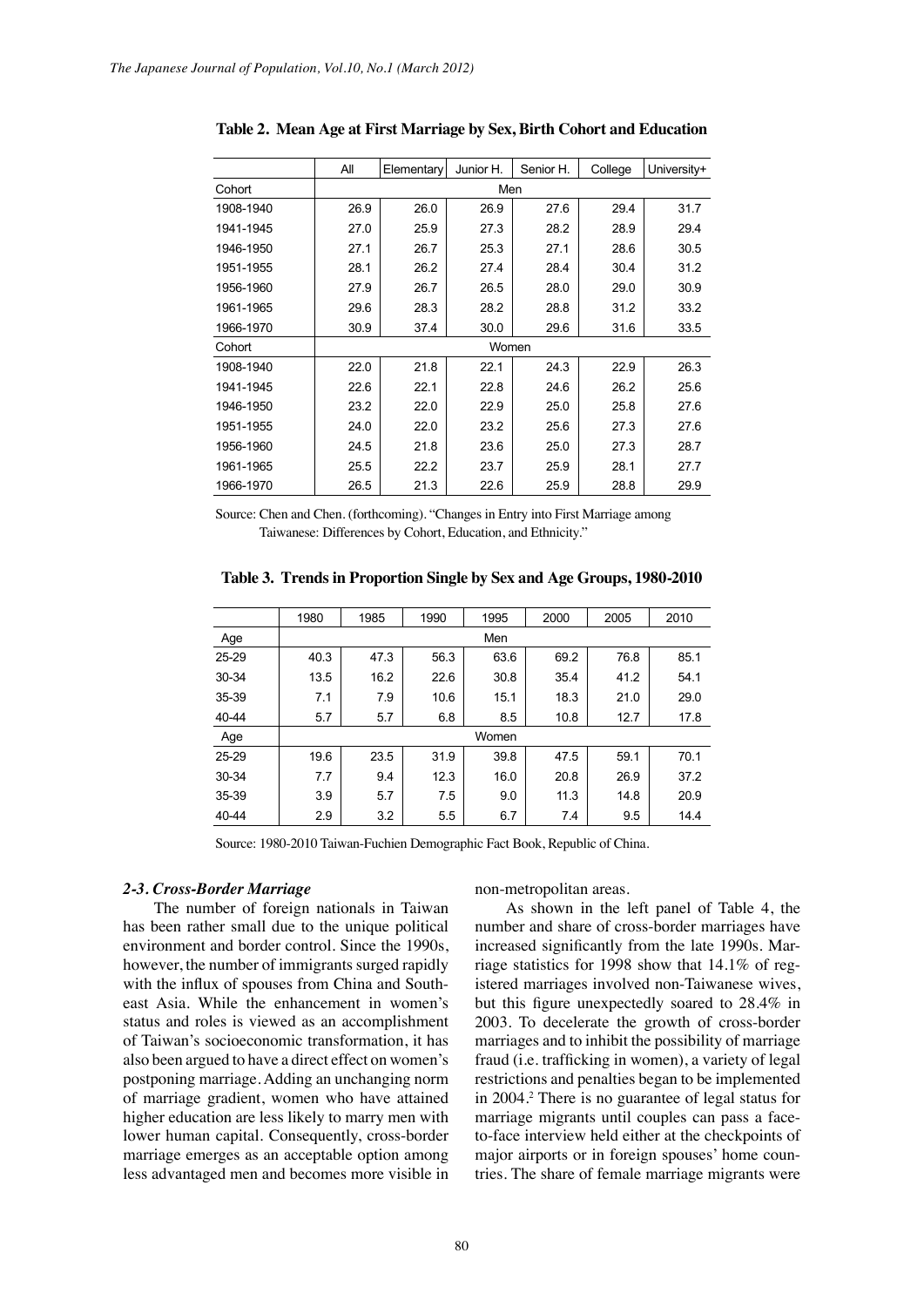observed from 21.4% in 2004 to 11.8% in 2008. The proportion ever rebounded slightly in 2009, a year after global economic crisis. However, a significant decrease in number of wives from Southeast Asian countries was never recovered since 2005. In contrast, following the peaceful development of the cross-Straits relationship, the annual number of registered marriages involved wives from Mainland China is relatively stable.

| No. of |           |        |       | Distribution of Bride's Origins (%) |       |               | Distribution of Mother's Origins (%) |       |         |       |
|--------|-----------|--------|-------|-------------------------------------|-------|---------------|--------------------------------------|-------|---------|-------|
| Cohort | Marriages | Taiwan | China | SE Asia                             | Other | No. of Births | Taiwan                               | China | SE Asia | Other |
| 1998   | 145976    | 85.9   | 8.2   | 5.9                                 |       | 271450        | 94.9                                 |       | 5.1     |       |
| 1999   | 173209    | 83.0   | 9.7   | 7.3                                 |       | 283661        | 93.9                                 |       | 6.1     |       |
| 2000   | 181642    | 77.0   | 12.5  | 10.5                                |       | 305312        | 92.4                                 |       | 7.6     |       |
| 2001   | 170515    | 74.9   | 15.1  | 9.8                                 | 0.2   | 260354        | 89.3                                 | 10.7  |         |       |
| 2002   | 172655    | 74.1   | 15.8  | 9.8                                 | 0.2   | 247530        | 87.5                                 | 12.5  |         |       |
| 2003   | 171483    | 71.6   | 18.5  | 9.5                                 | 0.3   | 227070        | 86.3                                 | 13.4  |         |       |
| 2004   | 131453    | 78.6   | 8.0   | 13.1                                | 0.3   | 216419        | 86.7                                 | 5.2   | 8.0     | 0.1   |
| 2005   | 141140    | 82.1   | 10.0  | 7.6                                 | 0.3   | 205854        | 87.1                                 | 4.9   | 7.9     | 0.1   |
| 2006   | 142669    | 85.5   | 9.7   | 4.5                                 | 0.3   | 204459        | 88.3                                 | 5.1   | 6.5     | 0.1   |
| 2007   | 135041    | 84.0   | 10.8  | 4.8                                 | 0.3   | 204414        | 89.8                                 | 5.0   | 5.2     | 0.1   |
| 2008   | 154866    | 88.2   | 7.8   | 3.6                                 | 0.3   | 198733        | 90.4                                 | 5.0   | 4.5     | 0.1   |
| 2009   | 117099    | 84.4   | 10.8  | 4.4                                 | 0.4   | 191310        | 91.3                                 | 4.6   | 4.0     | 0.1   |
| 2010   | 138819    | 87.2   | 9.0   | 3.4                                 | 0.4   | 166886        | 91.3                                 | 4.9   | 3.7     | 0.1   |

**Table 4. Registered Number of Marriages and Births by Bride's/Mother's Origins: 1998-2010**

Source: Annual Population Statistics. Department of Household Registration Affairs, MOI, Executive Yuan. Available online: Marriage Registration: http://www.ris.gov.tw/version96/population\_01\_C\_05.html Birth Registration: http://www.ris.gov.tw/version96/population\_01\_C\_03.html

By the end of 2011, there were 459,390 marriage migrants, 67% from Mainland China, Hong Kong and Macao, and others mainly from Southeast Asia including Vietnam, Indonesia, Thailand and the Philippines. More than 90% of them were female, while Japanese were the number one choice in marriages involving foreign grooms (Ministry of the Interior, 2012). In terms of the residential distribution, a majority of marriages between Chinese wives and Taiwanese husbands were more prevalent in cities and adjacent areas. On the contrary, foreign spouses from Southeast Asia were more likely to concentrate in rural and remote areas dominated by agricultural activities. In southern Taiwan and outlying small islands, where fishing is the major means of livelihood, most foreign wives originated in Vietnam and the Philippines (Ministry of the Interior, 2004).

The decrease in the number of cross-border marriages could be considered as correlated fluctuations of fertility. Therefore, the share of births born to non-Taiwanese mothers has been declined in recent years (see the right panel in Table 4). In addition, the lower total fertility rates have been observed in major cities and counties since 1990. There were only two exceptions, Kinmen

and Lienchiang, counties of Fujian Province in southeast China. As shown in Table 5, following a rapid increase of marriage immigrants between 1990 and 2000, the fertility did not show a significant change in most non-metropolitan areas. Few counties, like Yunlin, Chiyi and Penghu, have seen a slightly rebounded TFR. The pace of fertility decline appeared to be slowing in Taipei City unexpectedly. Yet the implementation of new migration policy and regulations since 2004 has resulted in a downward trend in this marriage pattern. A substantial decline in the number of marriage immigrants from Vietnam has also been recorded during this period. In most agricultural counties, an even lower fertility rate may be associated with fewer cross-border marriages between 2000 and 2010.

The substantial number of babies born to immigrant mothers has made an important contribution to total fertility rates. Despite an increasing anxiety concerning the quantity of newborns from foreign and Mainland Chinese mothers, the research shows that the average number of children born to a marriage migrant is still lower than the replacement level. By examining the sex ratios of recent newborns from cross-border marriages, it is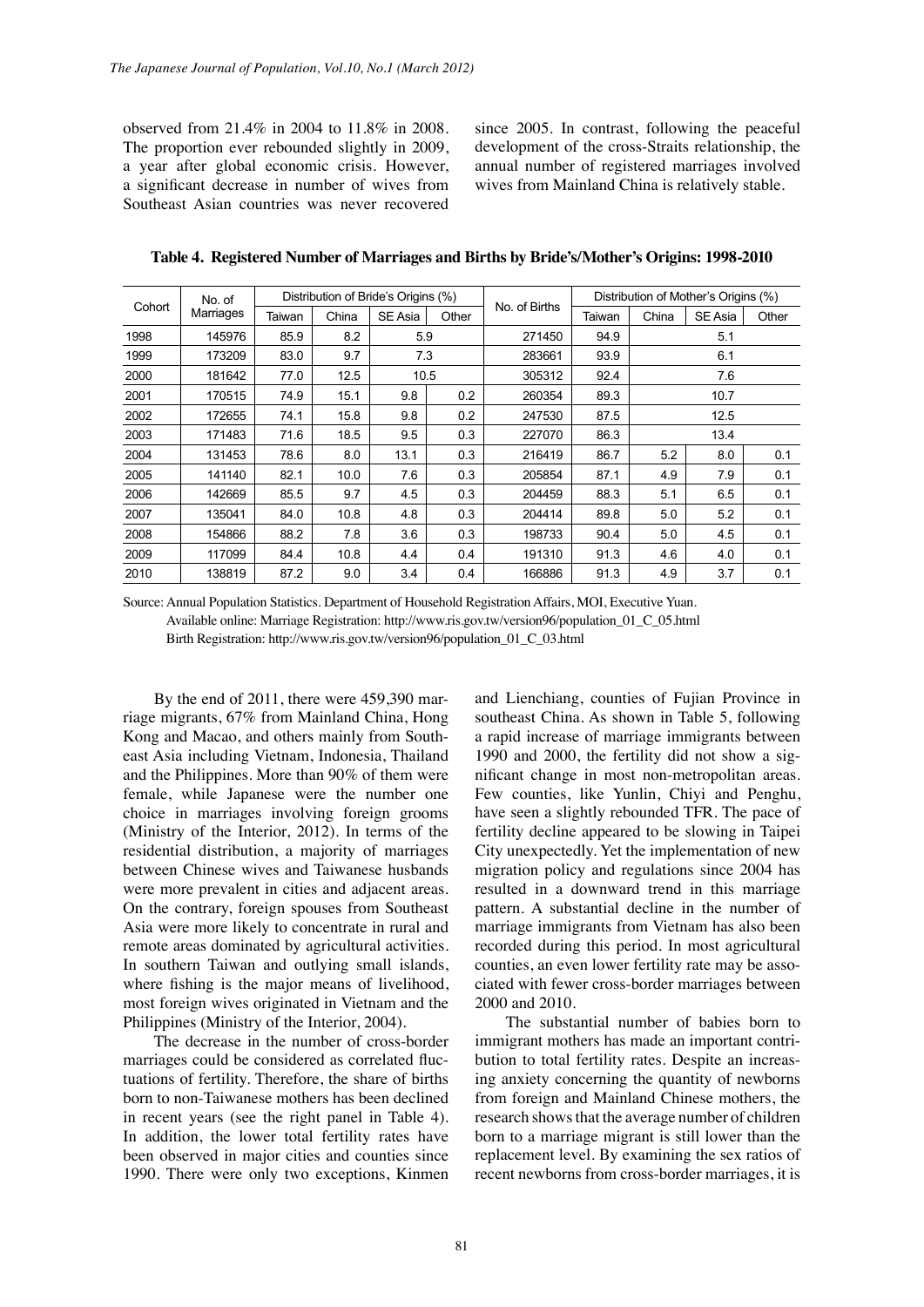evident that some couples may have a strong preference for a son (Chen, 2008). In response to the declining birth rate in recent years, some counties and cities began to offer monetary incentives for encouraging newborns. Hsinchu City, the base for high technology industry in Taiwan, has offered additional benefits for the second and third child. Given its young population and a more generous pro-natal policy, there is no doubt that the highest TFR is observed in Hsinchu City in recent years.

**Table 5. Changes in Total Fertility Rate by Cities/Counties in 1990, 2000 and 2010**

|                        |       | 2000  | 2010  | Period Change |           |  |
|------------------------|-------|-------|-------|---------------|-----------|--|
| County/City            | 1990  |       |       | 1990-2000     | 2000-2010 |  |
| <b>Taipei County</b>   | 1.800 | 1.480 | .815  | $-17.78$      | $-44.93$  |  |
| <b>Yilan County</b>    | 1.885 | 1.725 | .990  | $-8.49$       | $-42.61$  |  |
| <b>Taoyuan County</b>  | 1.930 | 1.835 | .950  | $-4.92$       | $-48.23$  |  |
| <b>Hsinchu County</b>  | 2.230 | 2.205 | 1.180 | $-1.12$       | $-46.49$  |  |
| Miaoli County          | 2.095 | 1.915 | .990  | $-8.59$       | $-48.30$  |  |
| <b>Taichung County</b> | 1.950 | 1.735 | .905  | $-11.03$      | $-47.84$  |  |
| Changhua County        | 2.020 | 1.860 | 1.000 | $-7.92$       | $-46.24$  |  |
| Nantou County          | 1.930 | 1.810 | .870  | $-6.22$       | $-51.93$  |  |
| <b>Yunlin County</b>   | 1.960 | 1.990 | .950  | 1.53          | $-52.26$  |  |
| Chiavi County          | 1.995 | 2.090 | .875  | 4.76          | $-58.13$  |  |
| <b>Tainan County</b>   | 1.830 | 1.705 | .760  | $-6.83$       | $-55.43$  |  |
| Kaohsiung County       | 1.795 | 1.695 | .770  | $-5.57$       | $-54.57$  |  |
| <b>Pingtung County</b> | 1.795 | 1.725 | .795  | $-3.90$       | $-53.91$  |  |
| Penghu County          | 1.670 | 1.850 | .860  | 10.78         | $-53.51$  |  |
| <b>Hualien County</b>  | 1.815 | 1.710 | .945  | $-5.79$       | $-44.74$  |  |
| <b>Taitung County</b>  | 1.825 | 1.855 | 1.040 | 1.64          | $-43.94$  |  |
| Taipei City            | 1.475 | 1.510 | .895  | 2.37          | $-40.73$  |  |
| Keelung City           | 1.720 | 1.565 | .735  | $-9.01$       | $-53.04$  |  |
| Hsinchu City           | 1.870 | 1.775 | 1.300 | $-5.08$       | $-26.76$  |  |
| <b>Taichung City</b>   | 1.770 | 1.555 | .835  | $-12.15$      | $-46.30$  |  |
| Chiayi City            | 1.600 | 1.505 | .825  | $-5.94$       | $-45.18$  |  |
| <b>Tainan City</b>     | 1.610 | 1.405 | .790  | $-12.73$      | $-43.77$  |  |
| Kaohsiung City         | 1.585 | 1.420 | .840  | $-10.41$      | $-40.85$  |  |
| Kinmen County          | 2.570 | 2.210 | 1.350 | $-14.01$      | $-38.91$  |  |
| Lienchiang County      | 2.165 | 2.225 | 1.420 | 2.77          | $-36.18$  |  |
| <b>Overall TFR</b>     | 1.810 | 1.680 | .895  | $-7.18$       | $-46.73$  |  |

Source: Annual Data on Fertility Rates of Childbearing Age Women by Location, Department of Household Registration, Ministry of the Interior, ROC. (http://sowf.moi.gov.tw/stat/year/list.htm)

## **3. Intergenerational Transmission of Value of Children**

In an age of individualism, more young Taiwanese have delayed their marriages and childbearing for pursuing the quality of their life. Some of them even choose to be single and childless. Those typical Chinese norms such as "producing a male heir to continue the family line," "suppressing oneself for the sake of the family," or "raising children as insurance for old age" no longer strongly appeal to younger generations. Although numerous efforts have been allocated to increase the birth rate among young married couples, relatively less attention is laid upon the attitudes or values held of having children.

In the 1970s, scholars have argued that an

important reason of wanting to or not to bear children may result from the changing concept of having children (Arnold et al., 1975; Hoffman and Hoffman, 1973). While the traditional norm for the utility of children is largely restricted to the physical or economic provision, modern concept appears to emphasize the emotional gratification of raising children. In addition, social recognition of being parents still remains strong in East Asia and marital fertility not only constitutes almost all infant numbers, it is probably the only accepted fertility pattern by social norm in this region. Hence, it is important to study values behind the fertility behavior in order to achieve better prediction of the future demographic trends. In this light, family is presumed to be the major locus of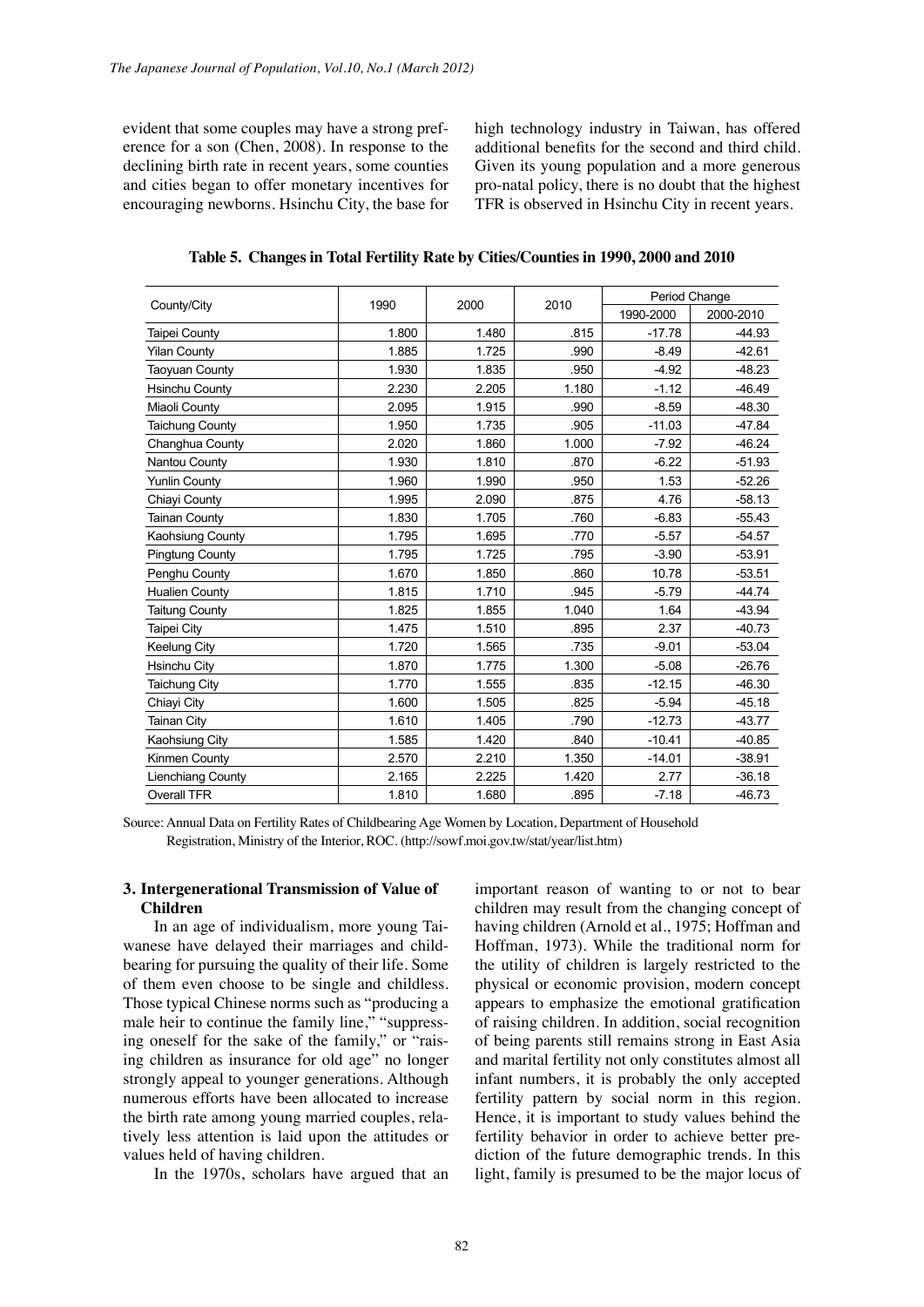value transmission including the value of children (VOC). To explore possible value transmissions of VOC among different generations will allow us to ascertain the construction of VOC at home as well as to delineate significant factors occurred in the process which may account for values endorsed.

To investigate the change and continuity of the value of children among Taiwanese and to examine how these values and reproduction behaviors being transmitted intergenerationally, Dr. Chin-Chun Yi and her colleagues have completed a nation-wide three-generation survey (Chen and Yi, 2009). In this survey design, the concept of value of children is distinguished by the advantages or benefits for having or wanting children. A five-point Likert scale is used, with 1 being the lowest score "not important at all" and 5 being the highest score "very important". Three factors including emotional, physical-economic and social-relational reasons were generated through the factor analysis (see Table 6), with three items excluded from the analysis because of low internal consistency.

The emotional factor includes 5 items such as "Making family more important", "Increasing sense of responsibility", "It's fun to have young children around the house", "It's a joy to have a small baby at home", "It's a pleasure to watch your children grow" and "Having children helps you grow". The physical-economic factor comprises 4 items concerning economic support and old-age care. The social and relational factor reflects the dominant value of continuing the family name as well as improving one's social standing as a parent. For teenagers, the result of factor analysis shows the structure of VOC is slightly different from their mothers and grandmothers. Taiwanese adolescents perceive that having child can help them to learn about life and themselves. These results are identical with most other VOC findings in recent years (Nauck, 2007).

Table 6 presents the mean scores of all 13 VOC items as well as 3 factors. The result shows that emotional benefits of having children were the most reported reason over three generations, particularly being valued by mothers of teenagers (mean factor score=4.09). While grandmothers were more likely to emphasize the importance of physical/economical and social/relational reasons for having children, both teenagers and their mothers have devalued significantly these two VOC factors.

We also examine the correlation coefficients of VOC factors of three generations in explaining possible transmission effects (see Table 7). With regard to emotional factor, one significant and positive relation is only found between grandmothers and their daughters  $(r = .16)$ . In addition, the result points the negative relation between grandmother's emotional concern and mother's physical concern. The most consistent findings are related to physical/economical and social/relational factors across generations. It is clear that physical/economical value is transmitted from grandmothers to mothers and from mothers to their adolescent children orderly. However, we do not find significant transmission effect in social/relational dimension over generations in Taiwan's study.

| Item                                          | Grandmother | Mother      | Teenager       |
|-----------------------------------------------|-------------|-------------|----------------|
| Emotional reason                              | 3.76(0.82)  | 4.09(0.54)  | 3.70(0.84)     |
| Make family more important                    | 3.83(0.93)  | 4.15 (0.66) | 3.64(0.99)     |
| Increase sense of responsibility              | 3.17(1.16)  | 3.87(0.84)  | 3.60(0.97)     |
| Joy to have a small baby                      | 3.93(0.86)  | 4.13 (0.67) | 3.80(1.04)     |
| Fun to have young children around             | 3.96(0.88)  | 4.09(0.68)  | 3.71(1.04)     |
| Pleasure watching children grow               | 3.92(0.99)  | 4.23(0.71)  | 3.80(1.07)     |
| Physical/Economical reason                    | 3.79(0.90)  | 3.04(0.95)  | 3.03(0.93)     |
| Less likely to be lonely in old age           | 4.00(1.01)  | 3.36(1.12)  | 3.35(1.14)     |
| To help your family economically              | 3.51(1.21)  | 2.71(1.15)  | 2.68(1.08)     |
| Children take care of you when you're old     | 4.00(0.97)  | 3.29(1.13)  | 3.20(1.10)     |
| Children support economically when you're old | 3.65(1.15)  | 2.80(1.12)  | 2.88(1.10)     |
| Social/Relational reason                      | 3.49(0.74)  | 3.18(0.81)  | 2.32(0.85)     |
| Standing/reputation among your kin            | 2.94(1.25)  | 2.60(1.13)  | 2.10(0.93)     |
| Childrearing helps learn about life/self      | 3.23(1.07)  | 3.71(0.85)  | $3.62(0.99)$ * |
| Life will be continued through children       | 3.80(0.84)  | 3.37(1.05)  | 2.57(1.17)     |
| To carry on the family name                   | 3.98(0.88)  | 3.04(1.17)  | 2.28(1.11)     |

**Table 6. Means and Standard Deviations of Positive VOC Items and Factors**

Note: \* For teenagers, this item is allocated into emotional reason.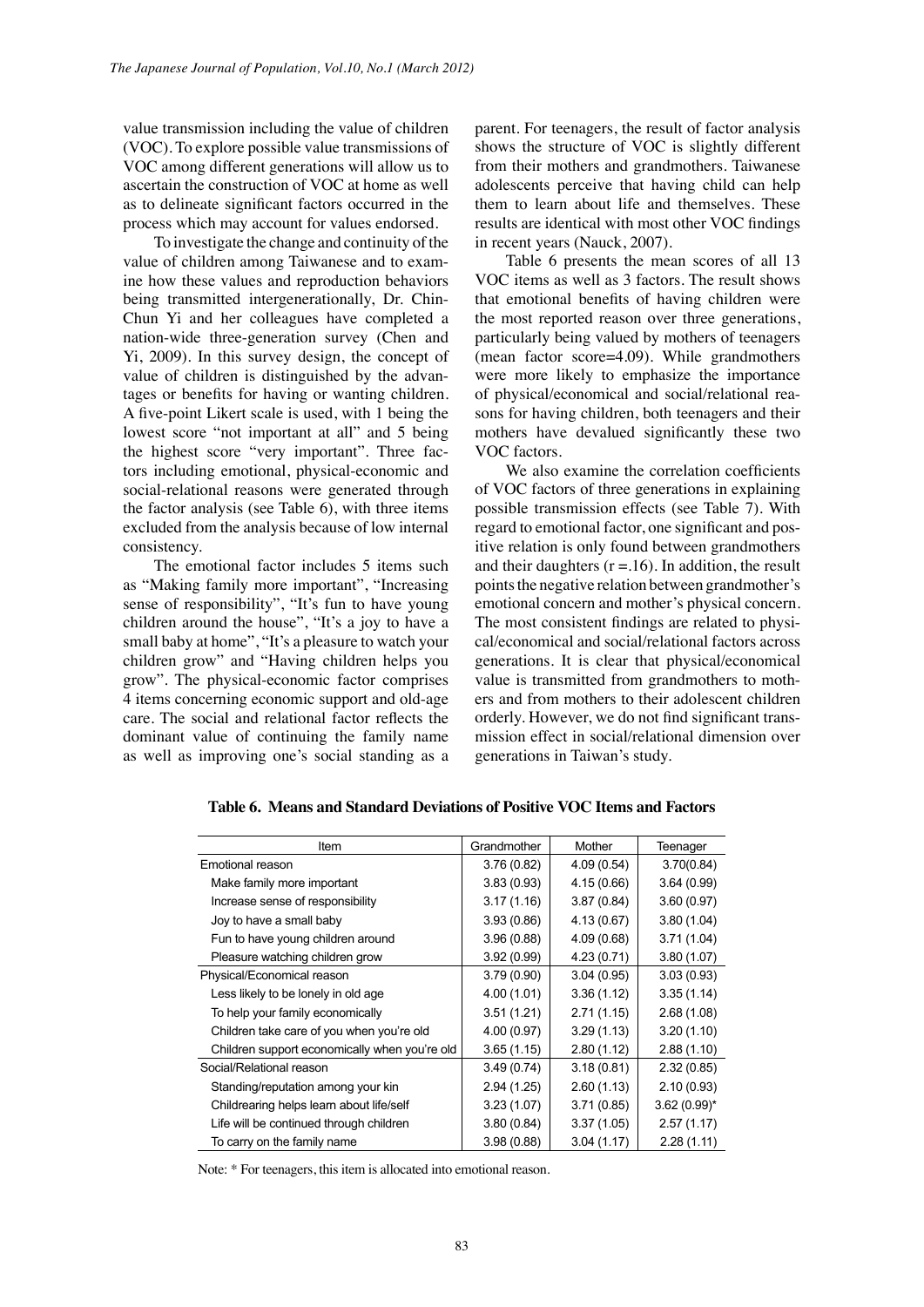|        | $E_g1$   | $P_g1$   | $S_g1$ | $E_g^2$ | $P_g2$   | $S_g^2$ | $E_g3$   | $P_g3$   | $S_g3$ |
|--------|----------|----------|--------|---------|----------|---------|----------|----------|--------|
| $E_g1$ |          |          |        |         |          |         |          |          |        |
| $P_g1$ | .09      |          |        |         |          |         |          |          |        |
| $S_g1$ | $.56***$ | $.39***$ |        |         |          |         |          |          |        |
| $E_g2$ | $.16**$  | $-11$    | .09    | 1       |          |         |          |          |        |
| $P_g2$ | $-14*$   | $.23***$ | $-03$  | .01     |          |         |          |          |        |
| $S_g2$ | $-09$    | $.22***$ | $-01$  | .09     | $.64***$ | 1       |          |          |        |
| $E_g3$ | .01      | .03      | $-05$  | .11     | .08      | .04     |          |          |        |
| $P_g3$ | $-08$    | $.15***$ | $-01$  | .02     | $.12*$   | .04     | $.36***$ |          |        |
| $S_g3$ | $-05$    | $.14*$   | .03    | $-07$   | .10      | .10     | $.27***$ | $.54***$ |        |

**Table 7. Correlation Coefficients of Positive VOC Factors of Three Generations**

Note: \*\*\* p<.001; \*\* p<.01; \* p<.05

## **4. The Evolution of Population Policies in Taiwan**

As other developing countries, Taiwan confronted the problem of excess population after World War II. Although Taiwan stabilized its economy and resumed its normal course of development with the aid from the United States, a sustained rate of increase in agricultural production sufficient to support its growing population was hardly achieved at that time. The fundamental solution lay in reducing fertility and promoting industrialization. Therefore, in the late 1950s and early 1960s, positive views toward lager populations began to give way to concern about the adverse consequences of rapid population growth. In 1959, Dr. Chiang Molin, chairman of the Joint Commission on Rural Construction, made an emotional appeal in support of the family planning program, urging the government not to intervene in his efforts to promote it. Later, in September 1961 the Taiwan Population Studies Center, with technical and financial support from the University of Michigan and the Population Council, was established within the Provincial Health Department. A carefully designed action and research program was launched. The integration of population and development strategies had driven a dramatic demographic transformation.

In reality, the government action accelerated population change and economic development in Taiwan (Liu, 2001). In 1969, after the announcement of guidelines for population policy, the family planning program received its legitimacy status and financial assistance from the Government. In addition to promoting a reasonable rate of population growth through voluntary family planning program, the guidelines also included measures to improve the quality of the population through better education, nutrition, and eugenic protection and

to promote a rational distribution of the population. A remarkable shift in public opinion in favor of birth control became evident. Beginning in the late 1970s, a sharp decline in fertility rate was associated with the prevalence of induced abortion at private clinics, while the Eugenic Protection Law, which legalized abortion for medical reason only, had not been approval until 1985. Figure 2 shows that the total fertility rate had below the replacement level of 2.1children per woman by 1984, and it has remained below that level except the Year of the Dragon.

While the family planning program was appraised as a success because it considered the accessibility for married women as well as the importance of diffusion of new ideas within society, both officials and scholars are evaluating its long-lasting impact on adults' reproductive attitudes and practices which may be attributed to Taiwan's low fertility rates (Tsai, 2007). In 1992, the Guideline for Population Policy was thus revised. The previous goal for reducing population growth was then modified into that for maintaining a reasonable growth of population. Nevertheless, new policy initiative announced at this time was not accepted by the general public. More highereducated Taiwanese preferred to remain single or to have fewer or no children became a trend that continues today. The introduction of cross-border marriage ever retained fertility rates for years, but the pro-natal population policy revised recently has not been as successful in reversing fertility declines. Furthermore, both feminists and environmentalists have expressed their concern over fertility lifting, which was actually interrupted government's plan for raising fertility to a certain extent (Lee, 2009).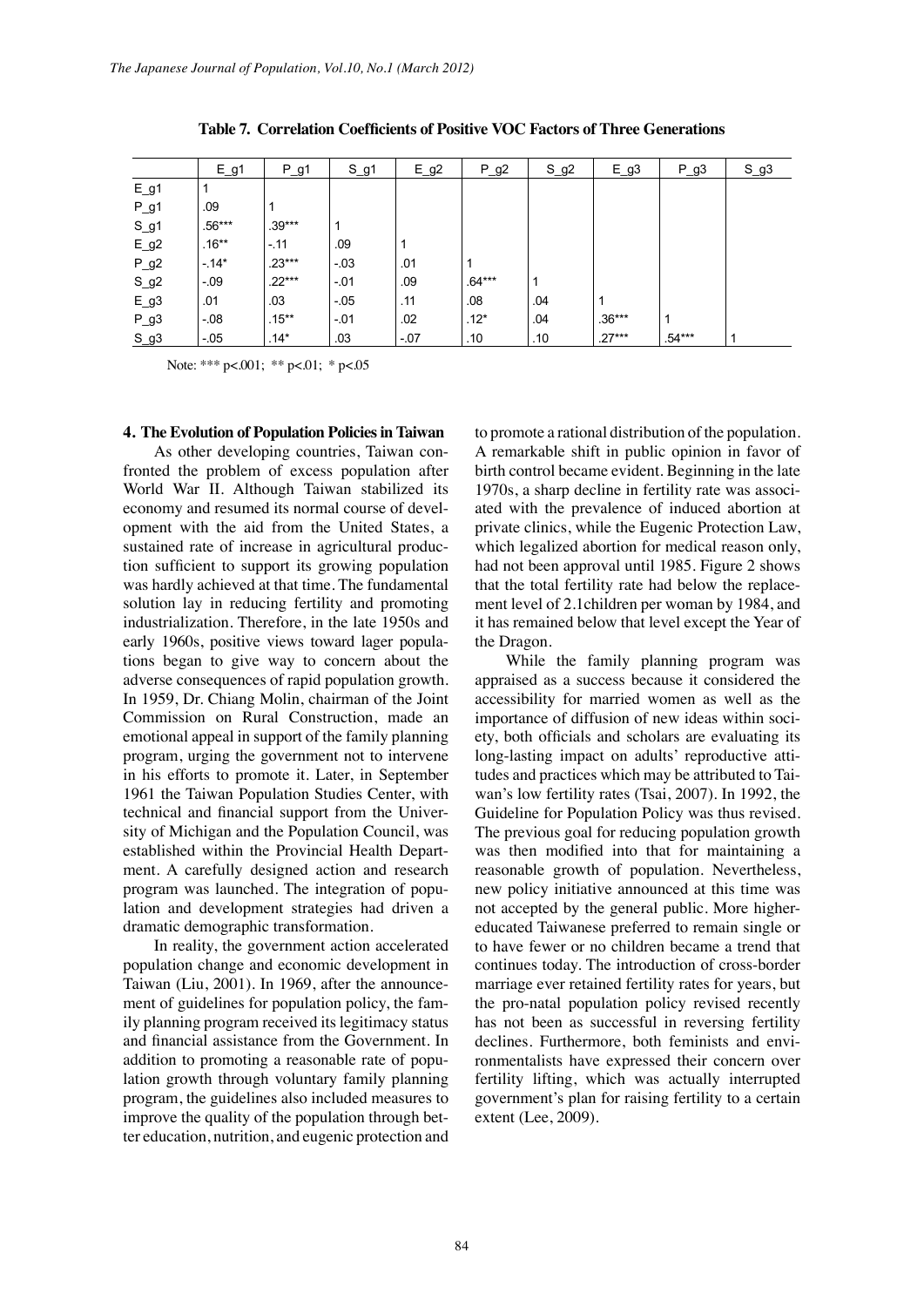

 **Figure 2. Population Policies, Marriage and Fertility Trends**

Even though, in accordance with the spirit of revised Guidelines for Population Policy and in response to rapid aging and labor shortage, the research of White Paper for Population Policy was delineated into three parts, including pro-natal, aging, and migration policies. As a result, the White Paper for Population Policy was announced by the Minister of the Interior in 2008. Regarding the pro-natal policy, seven measures that have been set for lifting fertility rate are as follows:

- 1.Building up comprehensive childcare institution
- 2.Financial assistance for families with dependent children
- 3.Creation of family-friendly workplace
- 4.Revision of maternity protection\*
- 5.Improvement of reproductive health care system
- 6.Creating child safe environments
- 7.Expanding opportunities to meet marriageable partners and promoting public goods value of children

Women groups have claimed that working women in Taiwan should be protected. In 2002, Gender Equality of Employment Law was passed by the Legislative Yuan in Taiwan. In the law, discrimination toward married or pregnant female workers is strictly forbidden. Employers should provide enough maternity and parental leaves for mothers and female workers who are mothers of children younger than 3 years old could adjust their working hours according to their own needs. The law was supposed to improve the motivation of working women to have children; however, almost 10 years after the law was passed, the fertility rate is still declining. Thus, questions are raised regarding the effectiveness of these policies and regulations. Because of financial difficulties and the lack of organizational and institutional consistency, a variety of policies and measures are implementing at national level and/or local level. There is no doubt that declining fertility and marriage are hardly changed in Taiwanese society.

In 2010, to encourage more babies, the Ministry of the Interior initiated a US\$35,000 cash prize for a slogan. Based on a month of online voting, Internet users have chosen "Children are our most precious treasures (孩子〜是我們最好的傳家寶)" as the winning slogan. The government has been offering various incentives in an unsuccessful bid to boost birth rates, amid growing concerns that a severe manpower shortage will trigger serious social and economic problems. Taipei City, where birth rates dived to an all-time low last year with fewer than 20,000 babies being born, will start paying couples NT\$20,000 for every newborn beginning from January 1, 2011. The mayor, Lung-Bin Hau, announced in his inaugural address last year, said "The falling birthrates have made a significant impact on our already graying population over the recent years. This phenomenon will indeed cripple our city's development. So, the city government will unveil a series of generous incentive programs to encourage marriages, stimulate childbirths and provide more job opportunities for our young people. This is one of the most important policies I will execute in the next four years."3

As shown in Table 10, in addition to a NT\$20,000 payment given to any family that has a baby, the other monthly subsidies will be available for eligible parents with a child 5 years old or under. Perhaps with the growing awareness that monetary incentives alone could not pursued individuals to change their fertility behavior, the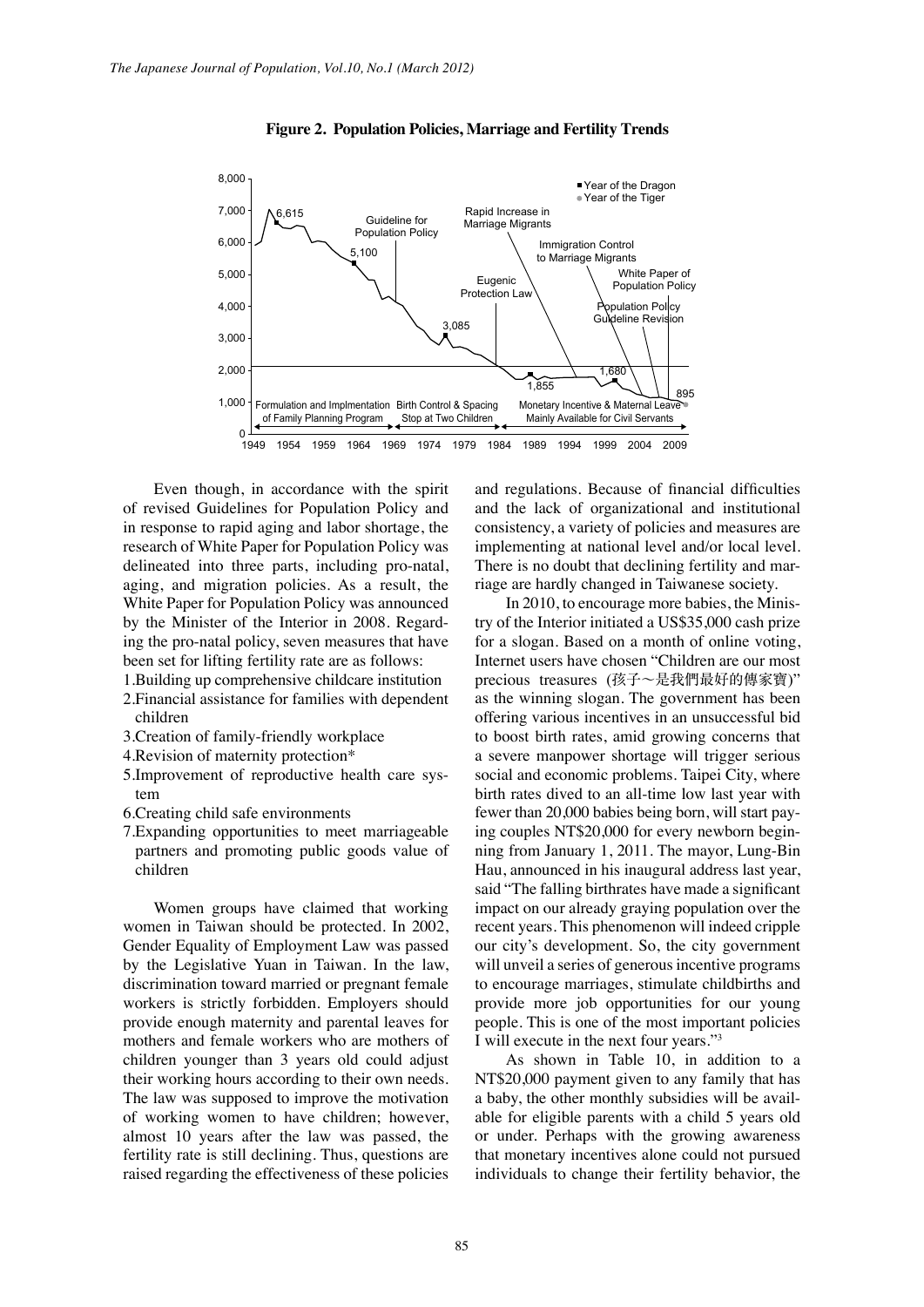Taipei City Government has emphasizes free education for 5-year-old students enrolled in public pre-schools. Also, the family-friendly Enterprise Award is initiated to promote the long-term goal of enhancing the working environment. In response to expensive cost of living and housing in Taipei City Mayor Hau went to Singapore for learning its housing policy and has proposed to construct affordable rental housing for young couples.

The progression in Taipei's pro-natal policy measures as well as declining fertility rate nationally have pushed President Ma Ying-Jeou to announce new policy measures for encouraging childbirths. The income tax rebate is the most important change in newly proposed policy. Parents who were taxed below 20% and have a child 2 to 5 years of age could enjoy a special tax rebate of NT\$25,000 per child beginning next year. To become a population policy, it should pass the voting process in the Legislative Yuan by the end of this year. Additionally, paid parental leave and housing subsidies are both proposed within the whole policy.

| <b>Policy Measures</b> | Taipei City<br>(01/01/2011)                                                                                                            | Taiwan<br>(undecided)                                                                                             |  |  |  |  |  |
|------------------------|----------------------------------------------------------------------------------------------------------------------------------------|-------------------------------------------------------------------------------------------------------------------|--|--|--|--|--|
| Cash benefits          | One-time payment of NT\$20,000 given to<br>family with a newborn*                                                                      |                                                                                                                   |  |  |  |  |  |
| Childcare subsidies    | Parents taxed below 20% who have a<br>child 5 years of age or under can receive a                                                      | Parents of child 0 to 2 years of age can<br>receive:                                                              |  |  |  |  |  |
|                        | monthly subsidy of NT\$2,500**                                                                                                         | 1) A monthly subsidy ranging from<br>NT\$3,000 to NT\$5,000 for babysitting                                       |  |  |  |  |  |
|                        |                                                                                                                                        | 2) An extra subsidy ranging from NT\$2,500<br>to NT\$5,000, if child is cared by parents<br>themselves            |  |  |  |  |  |
| Income tax rebates     |                                                                                                                                        | Special tax rebate of NT\$25,000 per child<br>for parents taxed below 20% who have a<br>child 2 to 5 years of age |  |  |  |  |  |
| Pre-school education   | Free education for 5-year-old students<br>enrolled in public pre-schools; a subsidy of<br>NT\$12,543 given to students in private ones | Extended compulsory education: Free edu-<br>cation for all 5-year-old pre-school students<br>(August 2011)        |  |  |  |  |  |
| Delivery subsidy       | 2-month salary for civil servants; 1-month salary for working mothers                                                                  |                                                                                                                   |  |  |  |  |  |
| Parental leave &       | 1) Maximum 2 years of no pay parental leave for a family with child below 3 years old                                                  |                                                                                                                   |  |  |  |  |  |
| payment                | 2) Maximum 1 year of paid parental leave. Either father or mother is eligible to take up to<br>6 months paid leave at 60% of income.   |                                                                                                                   |  |  |  |  |  |
| Housing subsidy        | Subsidized loan and rental assistance for young couples in hope that they will not post-<br>pone marriage or delay having children     |                                                                                                                   |  |  |  |  |  |

**Table 10. Comparison between Taipei City's and Whole Taiwan's Existing and Proposed Pro-natal Policies** 

Notes: 1US Dollar ≅ 29 NT Dollar

Qualification for application in Taipei: \*Either father or mother of newborn (born on or after 01/01/2011) who has been resided in Taipei at least 1 year. \*\*Both parents and child should be residents in Taipei at least 1 year, and the family does not receive any other social welfare subsidies.

## **5. Conclusion and Discussions**

Because of extra-low fertility happened in 2010, many predictions and guesses have been made and caught the public attention. The effect of the Tiger and Dragon years on fertility behavior in Taiwan and other Chinese societies in Southeast Asia is not just media hype but a very important issue. In the national vital statistics, the fertility rate drops during the Tiger years and significantly rises in the Dragon ones. The expert on demography, Dr. Wen-Shan Yang,<sup>4</sup> nonetheless cautions that the Taiwanese could well be disappointed with the baby yield of the next Year of the Dragon. In

recent years, while fertility dropped as usual during the tiger years, it failed to fully recover in the subsequent Year of the Dragon, unlike in the past.

In May, Taiwan was ranked the 6th in IMD World Competitiveness Yearbook 2011.<sup>5</sup> While the IMD continues to rank Taiwan as the top 5 most competitive economic entities in the Asia Pacific region and the 1st position in the GDP per capita less than US\$20,000 category, the good ranking is due to impressive achievements in productivity and efficiency of the private sector but not government efficiency. In reality, Taiwan's real wage growth has been stagnant in the last few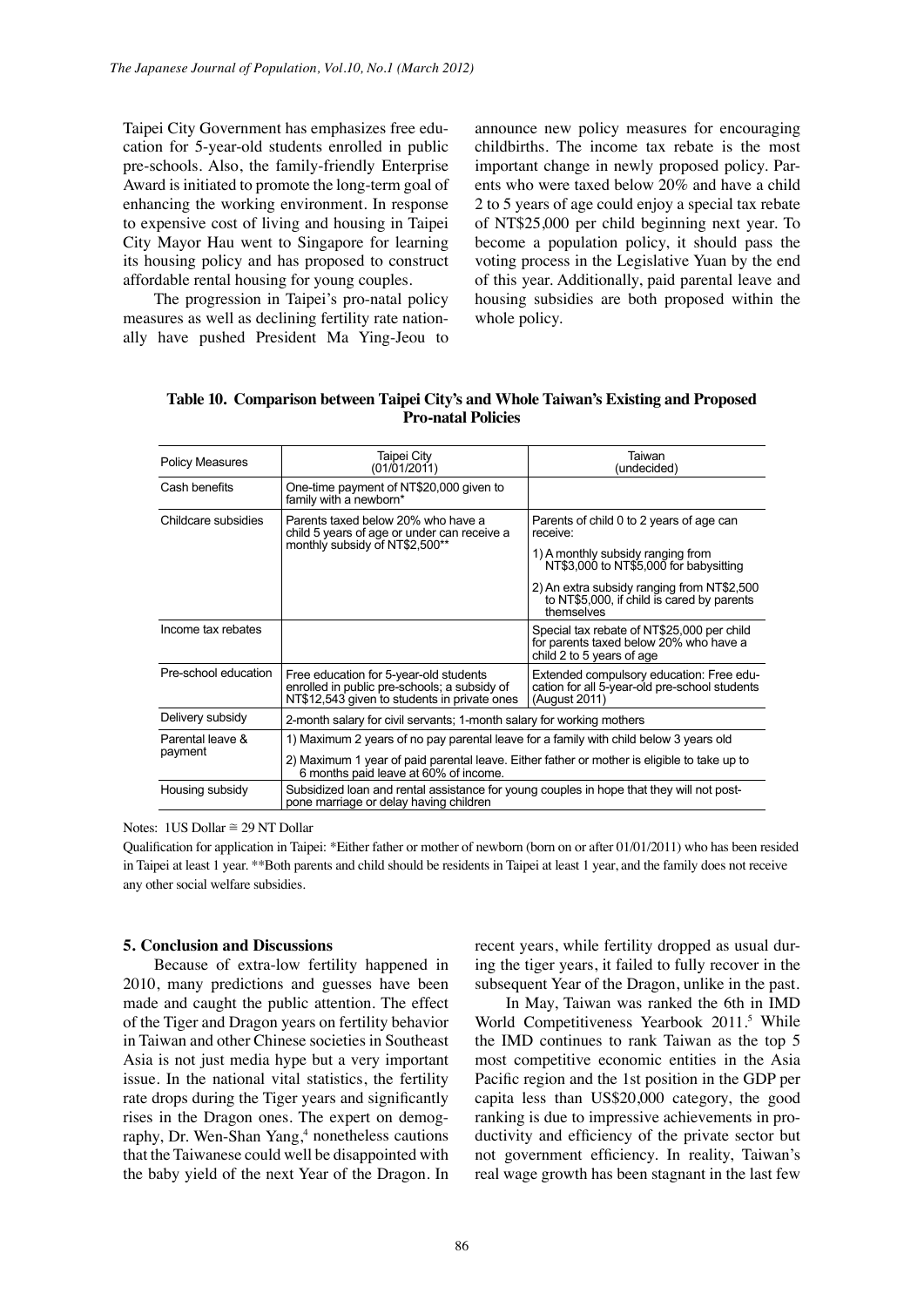years as wealth inequality has been rising in the metropolitan areas. The Yearbook said the island country faces some challenges in 2011. Most important one is that Taiwan Government should work to ensure comfortable living standards and maintain a suitable environment. And, it had better continue to implement financial and fiscal reforms for social needs.

Also, in mid July, the labor groups had called for a 31.2 percent increase from to NT\$17,780 to NT\$23,459 per month, while business groups said the increase would raise their costs. The minister of Council of Labor Affairs called for a gradual incremental increase in the minimum wage to avoid adversely affecting businesses, particularly small and medium-sized enterprises. Later, the council announced that the minimum wage would be raised by 5.03 percent, to NT\$18,780 per month or NT\$103 per hour, pending approval by the Executive Yuan. An estimated 1.7 million local workers and 190,000 immigrant workers will see their monthly pay increase as a result of the adjustment.<sup>6</sup>

An empirical result shows that human capital expenditures per child are substantially higher where fertility is lower. This suggests that, during the demographic transition, a portion of the first demographic dividend is invested in human capital, reinforcing the economic benefits of fertility decline. It also suggests that the very low fertility is associated with an increased human capital investment per child that might reduce or at least postpone the support problems brought on by population aging. In other words, human capital investment is a potentially important mechanism by which a second demographic dividend can be generated (Lee and Mason, 2010). In Taiwan, we do observe a rapid increase in educational attainment of young population. This trend is even more evident among female, however, the lack of concurrent in women's working and family lives can perhaps explain why Taiwan is experiencing a dramatic increase in the number of women who delay marriage and childbearing. Unlike their older female counterparts who were more likely to combine work and family together within the informal sector, higher-educated younger Taiwanese women are forced to choose their either career or family in the formal labor market (Yu, 2009).

All these news and research indicate a similar trend—it is not easy for young population to survive and to maintain a comfortable lifestyle in Taiwan's metropolitan areas. How can central and local government work with infrastructure and policies to support this society? And what incentives could the government provide for marriage formation and childbearing? There is no simple answer for these questions. In particular, the pronatal population policy is beginning to start in this year. It should be a good chance to evaluate the effectiveness of those policy measures in Taiwan's social context.

<sup>&</sup>lt;sup>1</sup> Carl Haub, "Taiwan's Birth Rate Lowest Recorded in History." Population Reference Bureau. (http://prbblog.org/index.php/2011/01/13/ taiwans-birth-rate-lowest-in-history/)

<sup>&</sup>lt;sup>2</sup> The Act Governing Relations between Peoples of the Taiwan Area and the Mainland Area has been revised to include harsher punishments for trafficking in immigrants. The Immigration Office of National Police Agency has also strengthened on-line and post-entry interviews of Mainland Chinese spouses and other applicants for visit, stay and residence in Taiwan area. According to the 2005 annual report, the Office has interviewed 85,726 Mainlanders, with nearly one-third of interviewees being deported back to the Mainland. For foreign spouses, particularly from Southeastern Asian countries, the conventional group interview has been replaced by one-to-one

interviews as of June 2005.

<sup>3</sup> Mayor Hau's Inaugural Speech. http://www.taipei.gov.tw/ct.asp?xItem=41082&CtNode=5292&mp=100001

<sup>4</sup> Tiger Throttling Taiwan's Birth Rate. Asia Times, 01/12/2011. (http://atimes.com/atimes/China/MA12Ad01.html)

<sup>5</sup> 2011 Ranking in the region of East Asia: Hong Kong (1), Singapore (3), South Korea (23), Japan (27). The Yearbook was released by the Switzerland-based Institute for Management Development in May.

<sup>(</sup>http://www.imd.org/research/publications/wcy/index.cfm)

<sup>6</sup> Labor Minister Defends Wage Hike Proposal, Taipei Times, 07/23/2011.

<sup>(</sup>http://www.taipeitimes.com/News/taiwan/archives/2011/07/23/2003508943)